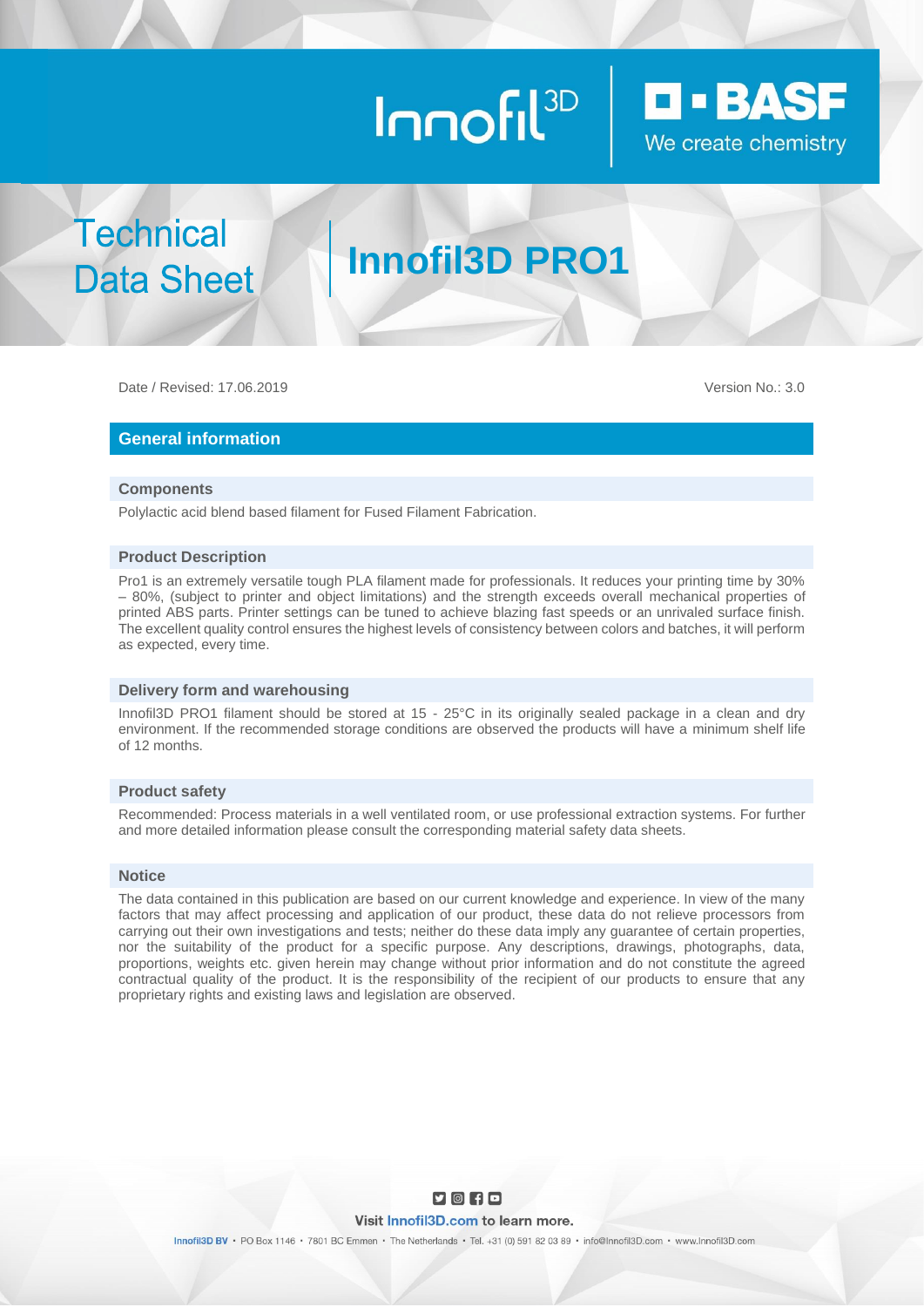| <b>Recommended 3D-Print processing parameters</b> |                                 |  |  |  |
|---------------------------------------------------|---------------------------------|--|--|--|
| Nozzle Temperature                                | $200 - 220$ °C / 392 - 428 °F   |  |  |  |
| <b>Build Chamber Temperature</b>                  | $\overline{\phantom{a}}$        |  |  |  |
| <b>Bed Temperature</b>                            | $50 - 70$ °C / 122 - 158 °F     |  |  |  |
| <b>Bed Material</b>                               | Glass, tape at low temperatures |  |  |  |
| Nozzle Diameter                                   | $\geq 0.4$ mm                   |  |  |  |
| <b>Print Speed</b>                                | $40 - 150$ mm/s                 |  |  |  |

| <b>Drying Recommendations</b>                    |                                                           |
|--------------------------------------------------|-----------------------------------------------------------|
| Drying recommendations to<br>ensure printability | 60 °C in a hot air dryer or vacuum oven for 4 to 16 hours |
|                                                  |                                                           |

Please note: To ensure constant material properties the material should always be kept dry.

| <b>General Properties</b>           |                                                                              | <b>Standard</b> |
|-------------------------------------|------------------------------------------------------------------------------|-----------------|
| <b>Printed Part Density</b>         | 1250 kg/m <sup>3</sup> /78.0 lb/ft <sup>3</sup>                              | ISO 1183-1      |
|                                     |                                                                              |                 |
| <b>Thermal Properties</b>           |                                                                              | <b>Standard</b> |
| <b>Glass Transition Temperature</b> | 63.0 °C / 145 °F                                                             | ISO 11357-2     |
| <b>Melting Temperature</b>          | $170 - 180$ °C / 338 - 356 °F                                                | ISO 11357-3     |
| Melt Volume Rate                    | 18.2 cm <sup>3</sup> /10 min / 1.1 in <sup>3</sup> /10 min (210 °C, 2.16 kg) | <b>ISO 1133</b> |



Innofil3D BV · PO Box 1146 · 7801 BC Emmen · The Netherlands · Tel. +31 (0) 591 82 03 89 · info@Innofil3D.com · www.Innofil3D.com